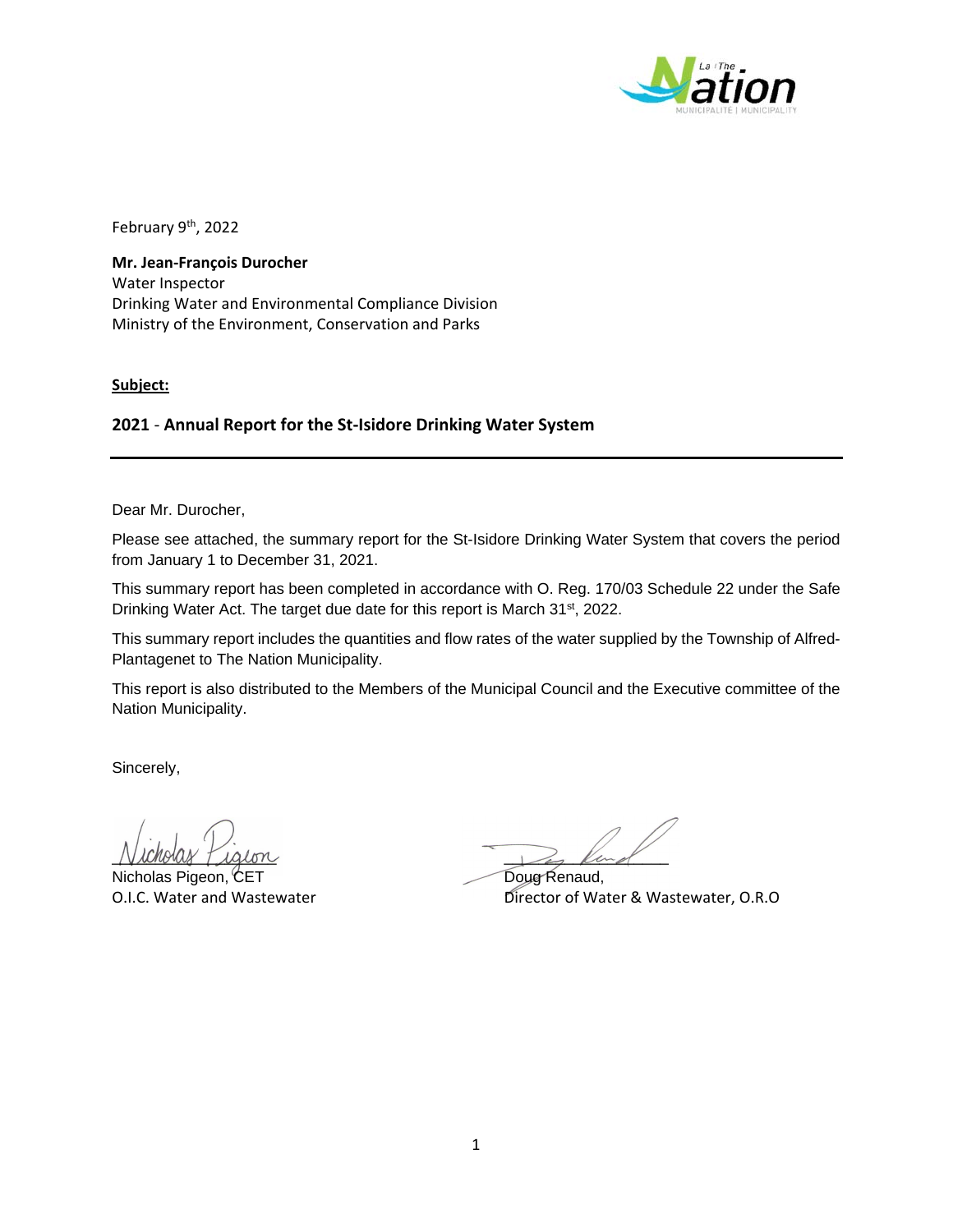## *In the preparation of this summary report, we have complied with the following requirements:*

- List the requirements of the Act, the regulations, the systems approval, drinking water works permit, municipal drinking water license and any orders applicable to the system that were not met at any time during the period covered by the report;
- For each requirement referred to in clause (a) that was not met, specify the duration of the failure and the measurements that were taken to correct the failure;
- A summary of the quantities and flow rates of the water supplied during the period covered by the report, including monthly average and maximum daily flows;
- A comparison of the summary referred to in paragraph 1 to the rated capacity and flow rates approved in the system approval, drinking water works permit or municipal drinking water license, or if the system is receiving all of its water from another system under an agreement pursuant to subsection 5 (4), to the flow rates specified in the written agreement.

## *Comparison:*

During the period of January 1 to December 31, 2021:

- The maximum daily flow to the St-Isidore distribution system was 908 m<sup>3</sup>/day. This occurred in June, and it represented 71% of the rated available capacity of 1277 m<sup>3</sup>/day. The rated capacity is the amount of water that has been agreed upon to be supplied from the Alfred‐Plantagenet Township to the Nation Municipality.
- The average daily distribution flow in the St. Isidore Drinking Water System was 228 m<sup>3</sup>/day.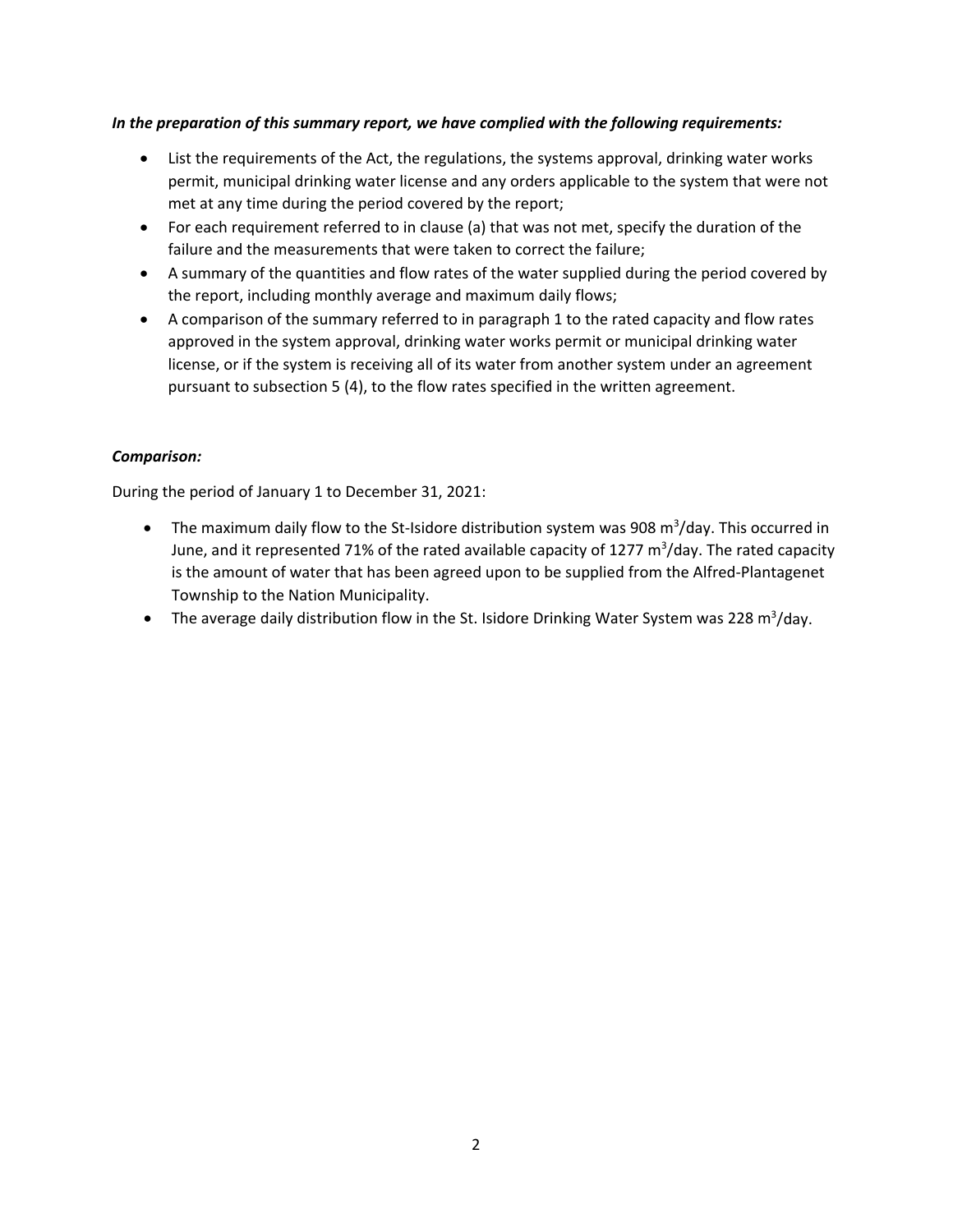

# *Drinking ‐ Water Systems Regulation O. Reg.170/03*

# **System Information**

| <b>Drinking Water System Name:</b>     | St-Isidore Water Distribution System       |
|----------------------------------------|--------------------------------------------|
| Drinking Water System Number:          | 260091026                                  |
| Drinking Water System Owner:           | The Corporation of the Nation Municipality |
| <b>Operathing Authority:</b>           | The Nation municipality                    |
| <b>Drinking Water System Category:</b> | Large municipal Residential                |
| Period being reported:                 | Jan. 1, 2021 to Dec. 31, 2021              |

**Does your Drinking‐Water System serve more than 10 000 people? Yes ( ) No ( X )**

**Is your annual report available to the public at no charge on a web site on the internet? Yes ( X ) No ( )**

#### **Summary Report (170/03 Schedule 22) will be available for inspection at:**

| <b>Municipal Office</b>                    |  |
|--------------------------------------------|--|
| The Corporation of the Nation municipality |  |
| 958 Route 500 West                         |  |
| Casselman, ON                              |  |
| K0A1M0                                     |  |

**List all Drinking‐Water System, which receive all of their drinking water from your system:**

| <b>Drinking Water System Name</b> | Drinking Water System Number |  |  |
|-----------------------------------|------------------------------|--|--|
| N/A                               | IN/A                         |  |  |

**Yes ( ) No ( ) N/A Did you provide a copy of your annual report to all Drinking Water System owners that are connected to you and to whom you provide all of its drinking water?**

St-Isidore Drinking Water System Ontario Regulation 170/03, Section 11 Annual Report 2021

**3**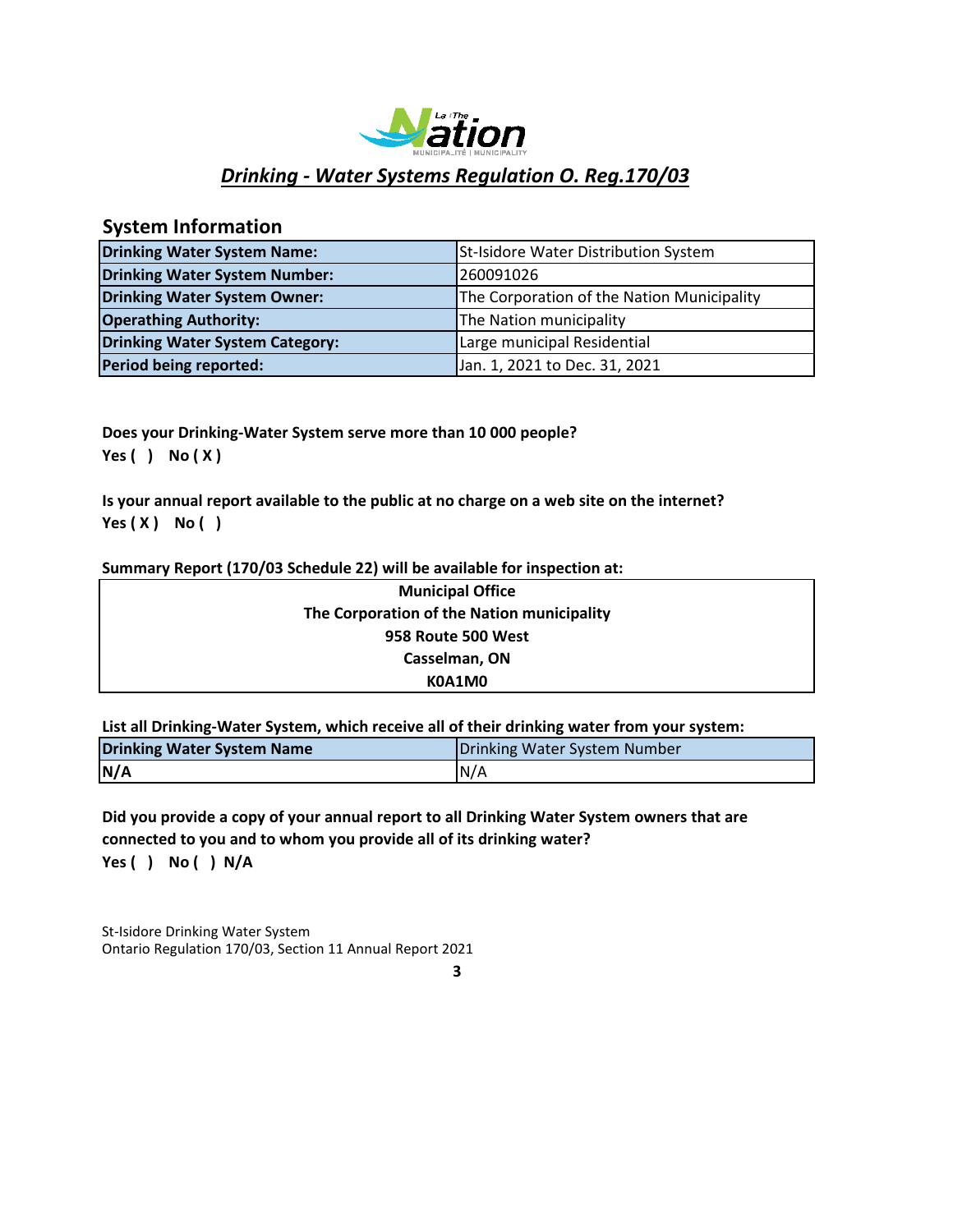### **Indicate how you notified system users that your annual report is available, and is free of charge.**

- **( X ) Public access / Notice via the web**
- ( ) Public access / notice via government Office
- ( ) Public access / notice via a newspaper
- ( ) Public access / notice via Public Request
- ( ) Public access / notice via a Public Library
- ( ) Public access / notice via another method\_\_\_\_\_\_\_\_\_\_\_\_\_\_\_

## **Describe your Drinking Water System**

The St-Isidore drinking water system is supplied with chloraminated water from the Lefaivre WTP in Alfred‐Plantagenet Township. The water first reaches the Plantagenet booster station which consists of: one 84.4 m3 clearwell ; two high lift pumps each rated at 20 L/sec.; a chemical feed system designed to boost the chloramine level when needed; one flow meter; two Cl2 analyzers (free and total); and one 125 KW standby power generator. The high lift pumps deliver water from the clearwell to the water tower in the village of St‐Isidore, from where the water is gravity fed to the community. The water tower is equipped with one flow meter; and two Cl2 analyzer (Free and Total) for ongoing residual monitoring. This operation is fully automated and remotely monitored by the SCADA System. Water Operators perform manual checks, log data, take water samples for water quality monitoring, and perform maintenance of the system. This facility operates under C of A # 7256‐6NEMJ7.

| List all water treatment chemicals used over this reporting period |                 |  |  |  |
|--------------------------------------------------------------------|-----------------|--|--|--|
| <b>Chemical Name</b>                                               | Supplier        |  |  |  |
| Sodium Hypochlorite                                                | <b>Brenntag</b> |  |  |  |
| Ammonium Sulfate                                                   | Brenntag        |  |  |  |
|                                                                    |                 |  |  |  |
| (Primary and secondary disinfection is achieved at Lefaivre WTP)   |                 |  |  |  |
|                                                                    |                 |  |  |  |

#### **List all water treatment chemicals used over this reporting period**

#### **Were any significant expenses incurred to?**

( ) Install required equipment

### **( X ) Repair required equipment**

( ) Replace required equipment

St-Isidore Drinking Water System Ontario Regulation 170/03, Section 11 Annual Report 2021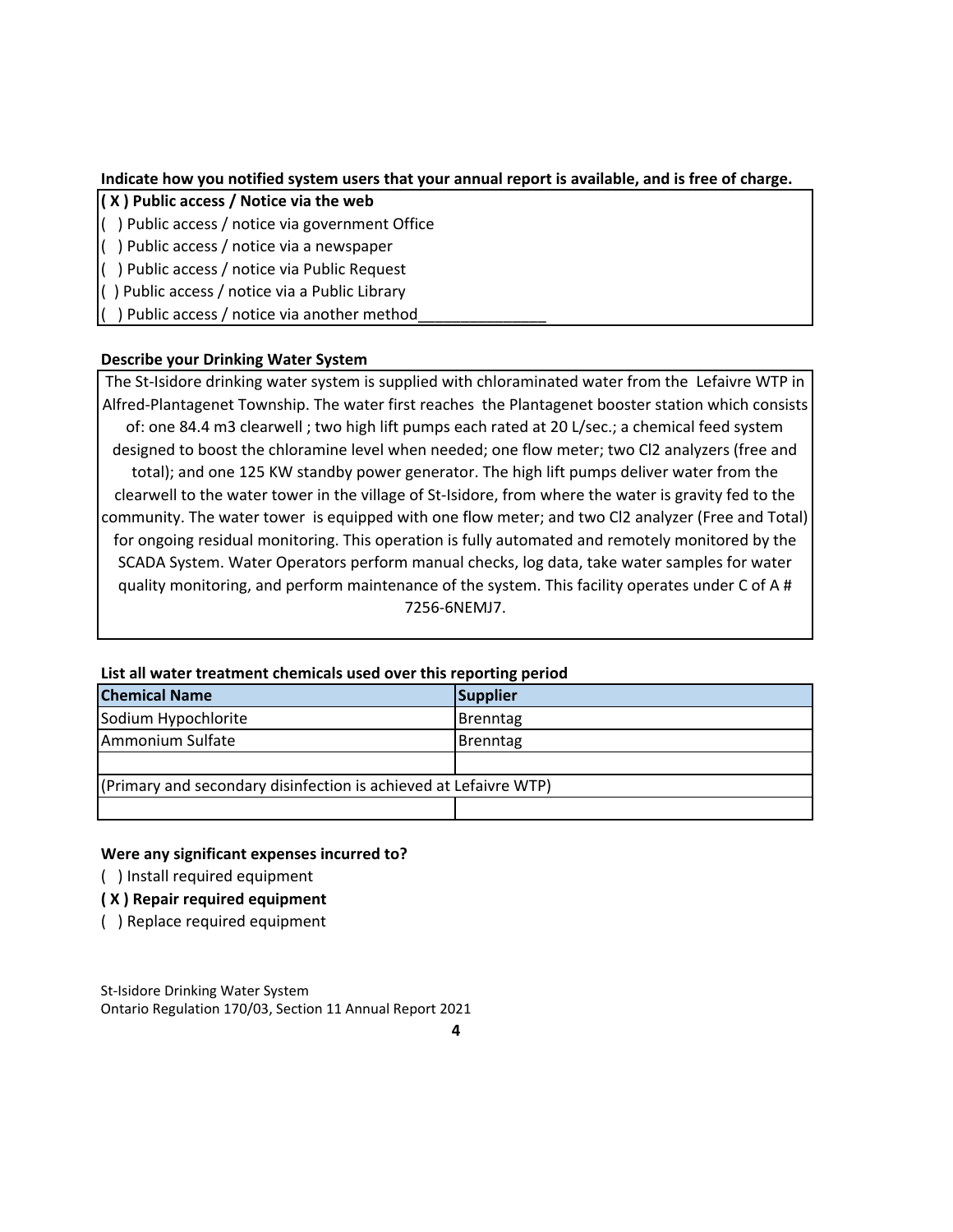**Please provide a brief description and a breakdown of monetary expenses incurred**

| <b>Calibration of Flow meter</b>              | 500.00   |
|-----------------------------------------------|----------|
| Fire Hydrant inspection and flushing          | 2,000.00 |
| Replacement of online analyser in Plantagenet | 6.400.00 |

## **Provide details on the notices submitted in accordance with subsection 18(1) of the Safe Drinking Water Act or section 16‐4 of schedule 16 of O.Reg.170/03 and reported to Spill Action Centre.**

| <b>Incident Date</b> | <b>Parameter</b> | <b>Result</b> | Unit of<br><b>Measure</b> | Corrective<br><b>Action</b> | <b>Corrective</b><br><b>Action Date</b> |
|----------------------|------------------|---------------|---------------------------|-----------------------------|-----------------------------------------|
| N/A                  |                  |               |                           |                             |                                         |

## **Microbiological testing done under the Schedule 10, 11 or 12 of Regulation 170/03, during this reporting period.**

|                     | <b>Number of</b><br>samples | Range of E.Coli Or<br><b>Fecal Results</b> | <b>Range of Total</b><br><b>Coliform</b><br><b>Results</b> | <b>Number of</b><br><b>HPC</b> samples | <b>Range of HPC</b><br><b>Results</b> |
|---------------------|-----------------------------|--------------------------------------------|------------------------------------------------------------|----------------------------------------|---------------------------------------|
|                     |                             | $(min#)-(max#)$                            | $(min#)-(max#)$                                            |                                        | $(min#)$ - $(max#)$                   |
| <b>Distribution</b> | 156                         | $0 - 0$                                    | $0 - 0$                                                    | 52                                     | $0 - 0$                               |

**Operational testing done under Schedule 7, 8 or 9 of Regulation 170/03 during the period covered by this Annual Report.**

|                                      | <b>Number of Grab</b> | Range of            | For continuous monitors use |
|--------------------------------------|-----------------------|---------------------|-----------------------------|
|                                      | samples               | <b>Results</b>      | 8760 as the number of       |
|                                      |                       | $(min#)$ - $(max#)$ | samples.                    |
| <b>Chlorine Combined Dist. Syst,</b> | 8760                  | $1.01 - 2.94$       |                             |

**Note: Record the unit of measure if it is not milligrams per liter. \*Average per day of combine chlorine in distribution system**

**Summary of additional testing and sampling carried out in accordance with the requirement of an approval, order or other legal instrument.**

| Date of Legal instrument issued | <b>Parameter</b> | Date Sampled | <b>Result</b> | Unit of<br><b>Measure</b> |
|---------------------------------|------------------|--------------|---------------|---------------------------|
| N/A                             |                  |              |               |                           |

St-Isidore Drinking Water System

Ontario Regulation 170/03, Section 11 Annual Report 2021